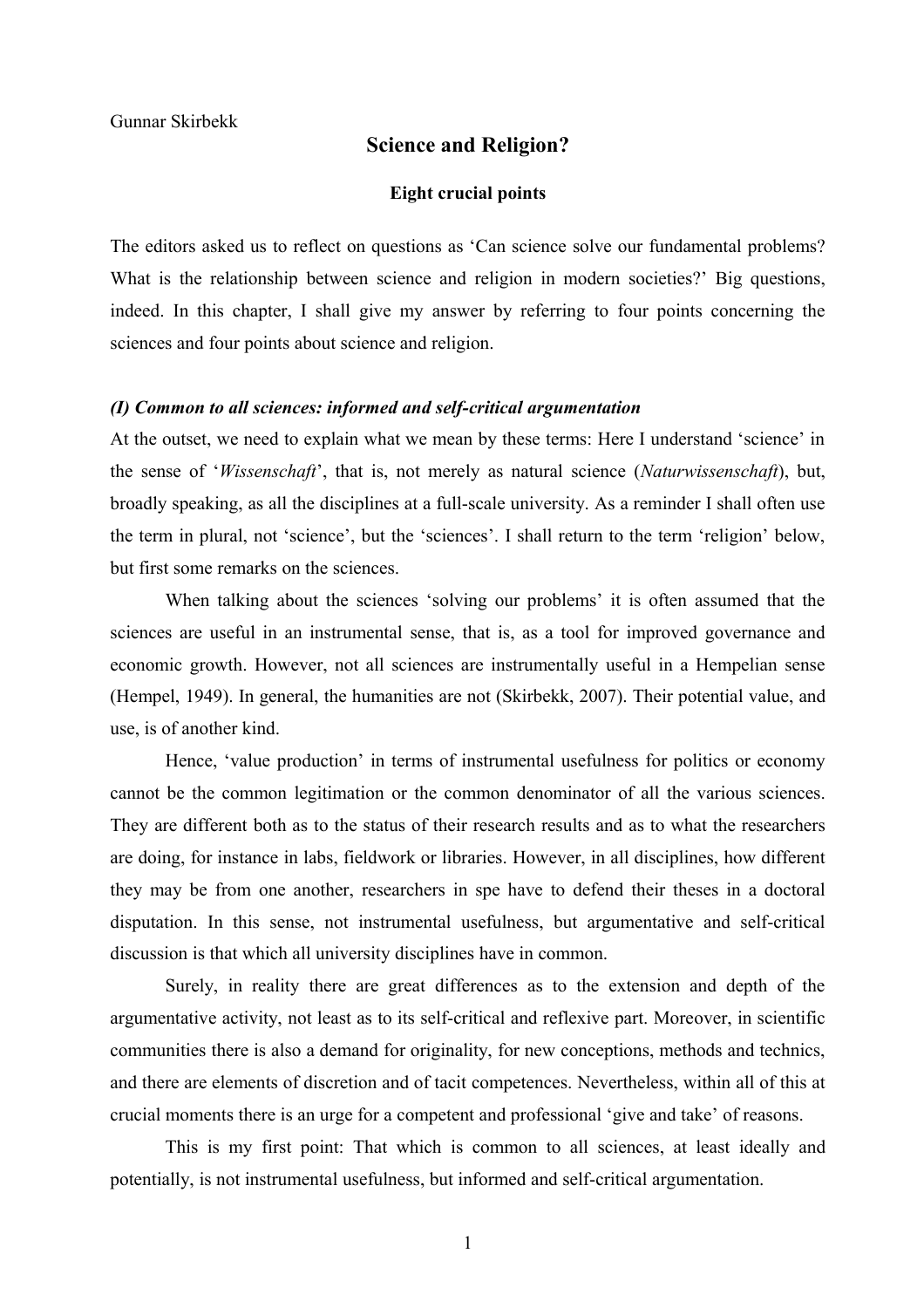## *(II) The need for critical studies of the sciences*

Also in a broader scope, beyond the inherent activities of the various disciplines, self-critical discussions are needed; this is true both for the interface between the various disciplines and for the relationship between the sciences and society. These are a few reminders: Each discipline has its proper conceptions and perspectives, as e.g. in economics, ecology, sociology, political science, and psychology. Thus, each discipline (and subdiscipline) reveals some phenomena and disregards other phenomena. Moreover, there is no 'God's eye view', a kind of metascience and meta-language that incompasses all the different conceptions and disciplinary perspectives in a higher semantic synthesis. As finite human beings all we have are goingbetween and reflection-upon the various disciplines, activities that require some 'double competence', some insight in what is going on in the disciplines under consideration.

Now, because of the perspectivist nature of the various sciences we may consider two major challenges as to the relationship between the sciences and society, not least for political actions: (i) There is always a danger that one discipline (or even subdiscipline) may get a predominant position (among political agents, or in the public awareness), at the sacrifice of other disciplines that reveal other aspects of the problems we are facing. A flagrant case is the discrepancy between the dominant position of (short-term) neoliberal economics and the weaker position of (long-term) ecology. This is a general challenge in modern societies with extensive disciplinary differentiations (specializations). We may e.g. talk about 'economism' in cases when some economic disciplines get 'the upper hand' at the sacrifice of other relevant disciplines, and about 'biologism' in similar cases for biological (or neuroscientific) disciplines, or about 'contextualism' in cases when contextualist cultural studies get a dominant position, disregarding the deeper epistemic claims, including their own. (ii) Due to the perspectivist nature of the various sciences there is also a danger that the practitioners in one field (say, nuclear physics or biochemistry) do not envisage the potentially unintended consequences of their own research, a challenge that requires other disciplinary perspectives, e.g. from the social sciences.

This means that there is a 'struggle between the faculties' (the disciplines) – not merely within multidisciplinary institutions such as universities, but also in society at large, a struggle that is often related to strong political and economic interests. Hence, we should always keep a critical eye on the possible power-relatedness of the various scientific disciplines and on how they are used and implemented in modern societies. Add to this that in modern societies we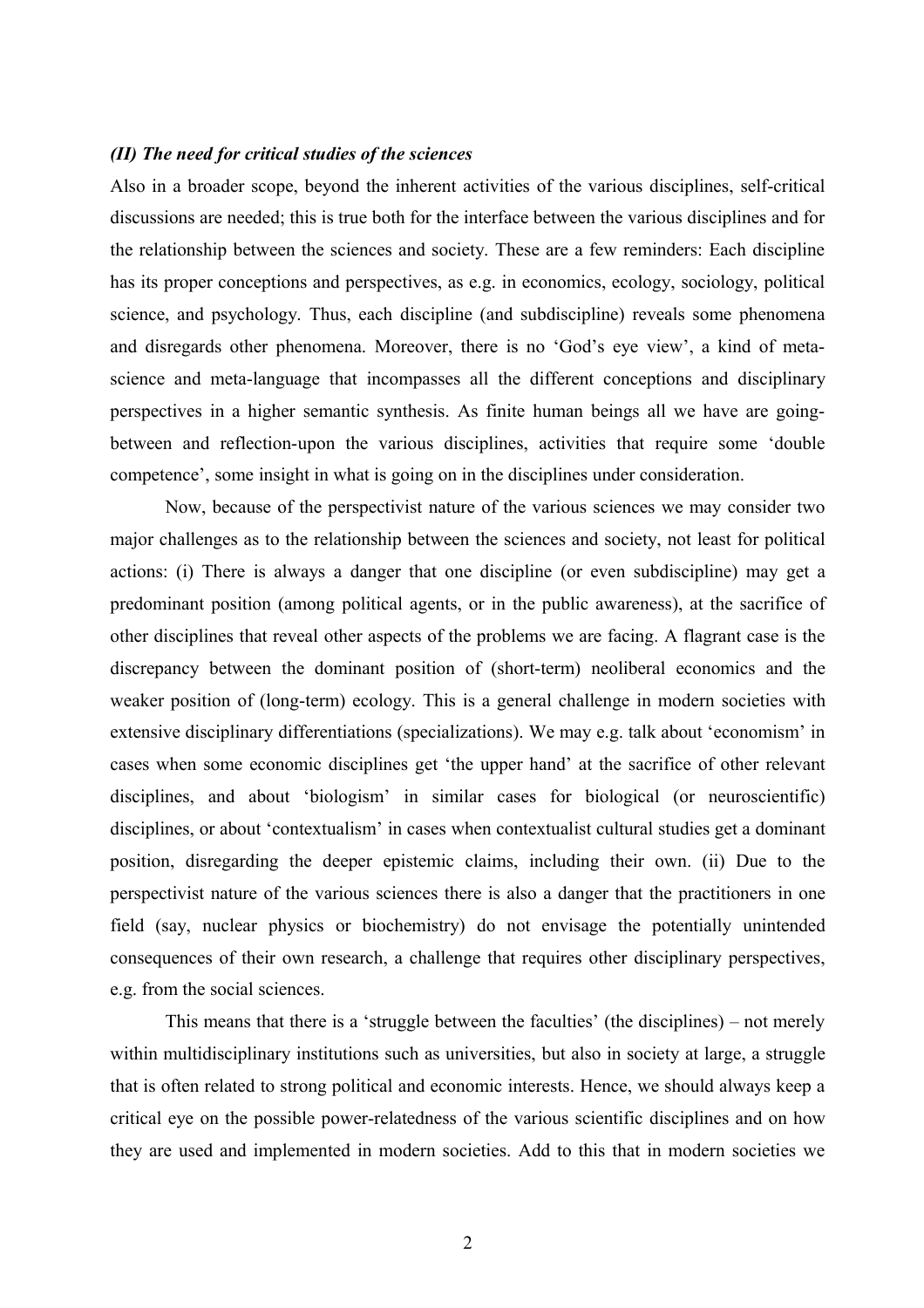have 'Big Science', based on strong economic agents and institutions in politics and industry, military industry included.

In addition to the extensive differentiation of disciplines and specialities, there is a massive growth in the number of researchers and research institutions, including published reports and results. Thus, it has become increasingly difficult to obtain a professional overview of what is going on in a traditional discipline, and it has become increasingly tempting to remain within one's own narrowly conceived professional network. Additionally, thereby one avoids disturbing and critical remarks from researchers in neighbouring fields and from enlightened and interested laypeople. In this sense, we have a new kind of deficient overview and lack of transparency (*eine neue Unübersichtlichkeit*, cf Habermas, 1985).

All in all, this means that there is a need for critical and informed discussions of the various sciences and of their use and misuse in modern societies – in short, a need for critical and informed 'theory of the sciences' (*vitskapsteori,* cf NAVF, 1976), by someone who has a reasonable knowledge of the disciplines under consideration. Since all the sciences should be considered, not only the natural sciences, these 'studies of the sciences' will also include a selfreflective and self-critical activity as to their own validity claims; in this sense they have to include an 'internal' perspective, in an interplay with the 'external' ones.

This is my second point: Due to the scientific plurality and its intervowenness with various activities and agents in modern societies there is an inherent and urgent need for critical studies of the sciences, for a self-critical critique of the sciences (*Wissenschaftskritik*).

## *(III) An urge for improvement*

Karl Popper had at the outset a clear-cut demarcation for what it means to be a science: falsifiability. On the other hand, for postmodernists the sciences are seen as social activities not to be neatly distinguished from other social activities. Counter to this, Merton had his idealtype norms for scientific research (the CUDOS, the scientific ethos; rephrased as communalism, universality, disinterestedness, and organized scepticism).

Above we have indicated that informed and self-critical discussion should be seen as a common denominator for the sciences broadly defined. However, this is no demarcation line between scientific research (in the broad sense) on the one hand and other social activities on the other: In modern science-based and technology-based societies there are a huge number of science-based professions and activities outside the realm of scientific research, as (for instance) from engineers to teachers and also for innummerous activities in our daily life. Moreover, in modern democratic societies there is a need for enlightened discussions in public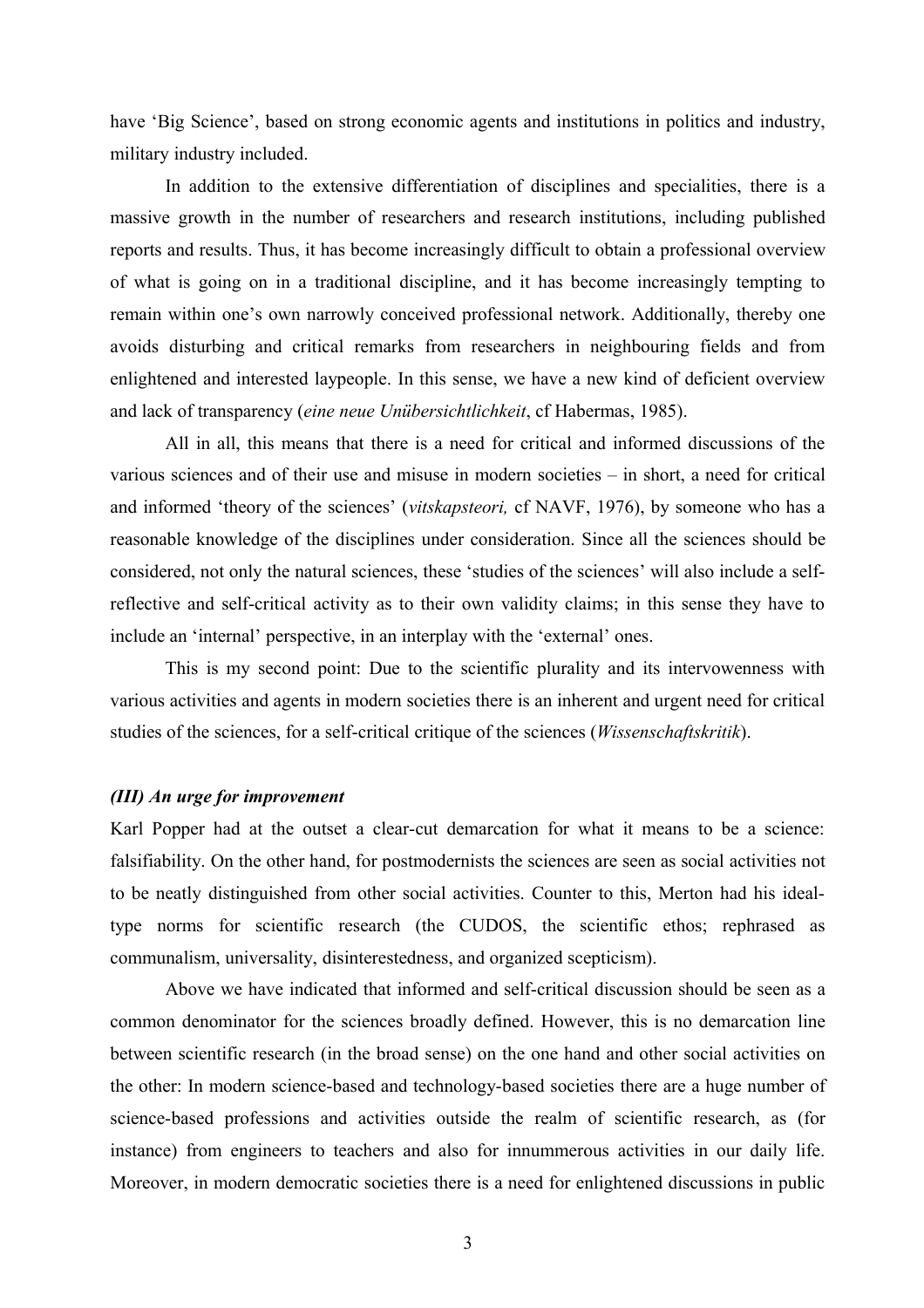space, as a precondition for reasonable and fair political decisions. Furthermore, in modern pluralistic societies, where fewer activities are predetermined by a given tradition or religion, the only way, for finite and fallible human beings, to be reasonably sure that one's own opinions are liable, is open and honest discussion with other persons (cf John Stuart Mill).

In other words, science-based and science-related activities are spread out into society at large, beyond the realm of scientific research; moreover, the urge for enlightened argumentation and discussion permeates modern democratic societies, beyond the realm of scientific research. In this sense, the idea of a demarcation 'line' would lead astray, and hence we should rather talk in terms of gradual transitions and alternative versions – in short, we should talk gradualisticly, not merely dichotomically.

However, this does not mean that an ideal-type distinction between scientific and other social activities is simply obsolete and 'deconstructed' (in postmodernist terminology). To make the point we may compare this distinction with the ideal-type distinction between health and disease: Surely, it does make sense to talk in gradual terms; we are for the most part more or less healthy or more or less diseased in different ways. But in talking in gradual terms we somehow presuppose an analytic distinction between health and disease. The underlying point about what is ideal and what is undesirable, could often be taken a step further: In most cases, the practical concern is that of healing an injury or of avoiding a disease, not that of perfection (with the exception of affluent capitalist societies in search for increased consumption beyond the level of basic needs). In short, the aim is in most cases that of improving the situation, getting away from that which is seen as negative. In this respect, we could indicate a similarity with scientific activities, especially in cases of enlightened and open discussion among fallible and reasonable human beings: in these cases, the main point is that of trying to improve one's opinions and basis for action, not to reach the final Truth.

This is my third point: The ethos of enlightened and self-critical discussion does not represent a demarcation line for scientific research, nor for scientific activities in a broader sense. In modern societies, this ethos indicates a general urge for improvement, away from that which is conceived as less reasonable toward that which seems to be better, as a communicative and gradual search for better reasons

## *(IV) Science: part of the problem, part of the solution*

When the sciences are defined as above, to what extent could they be said to 'solve our fundamental problems'? First, the sciences themselves, conceived as scientific research isolated from societal agents and institutions, can hardly solve any practical problems, only theoretical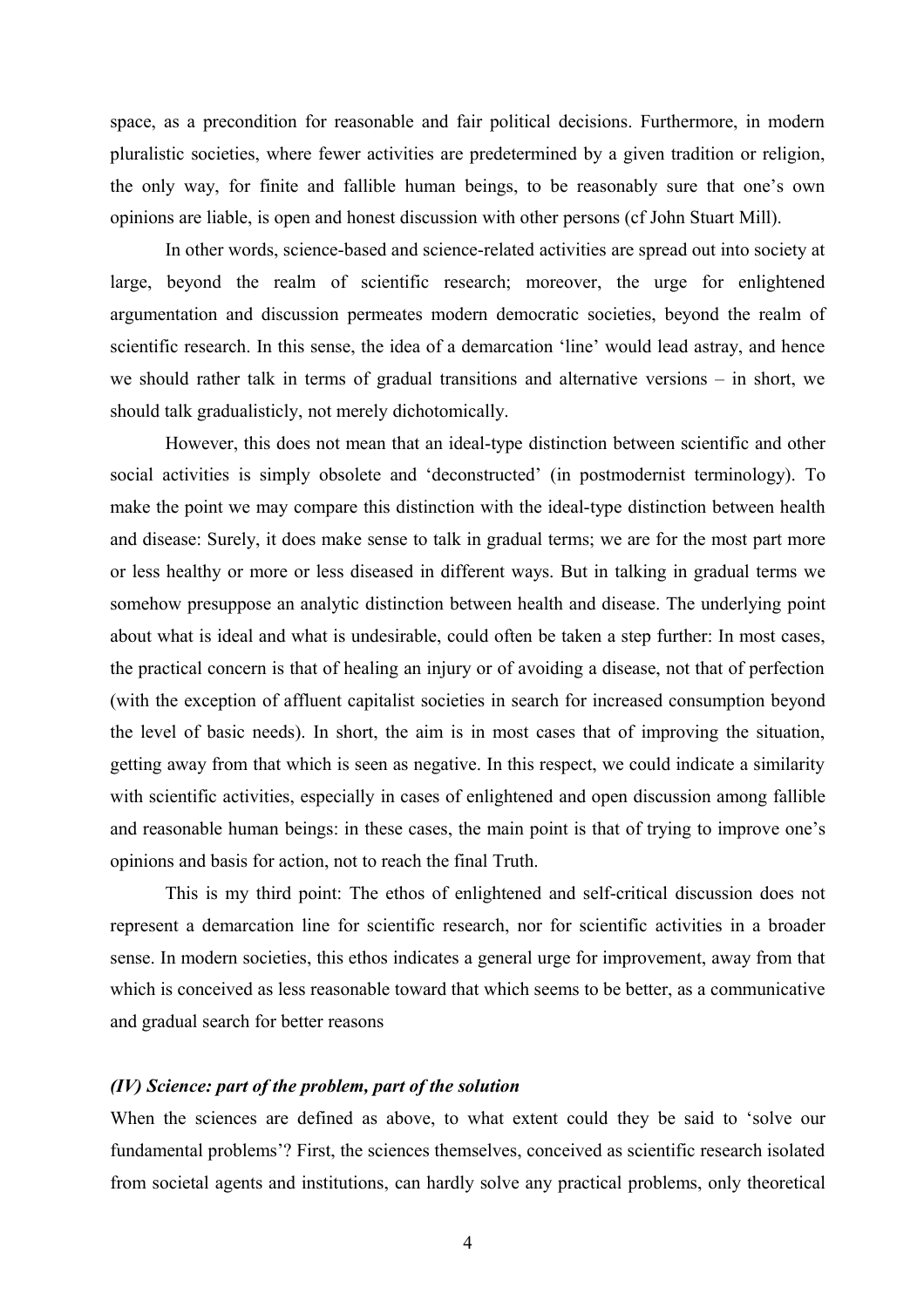ones. On the other hand, theoretical knowledge can certainly have an impact on our selfunderstanding and our opinions about the world, so to speak by its own force, without any external plans or projects; this is true for insight stemming from heliocentric astronomy and Darwinian theory of the origin of species, and from historical interpretations of religious scripture and Freudian theories of sexuality, just to mention a few.

However, even though scientific research and results by themselves cannot solve our practical problems – this holds true for most of the urgent problems related to economy and ecology and to goverance and welfare politics – scientific research can contribute to the solution of practical problems when it is adequately internalized or implemented by suitable agents and institutions. The question as to how this could best be done is a matter of practical experience and discretion, often to be combined with various kinds of scientific insight, especially from the social sciences.

Urgent problems, such as those related to renewable energy and climate change, to future supply of fresh water and food, and to unsustainable consumption and reproduction, are utterly complex already at the epistemic level, for instance in the sense that various disciplines are required. How do we decide what kind of discipline and knowledge that is required in the various cases? How do we decide whether there is an unreasonable dominance by some disciplines and their disciplinary perspectives at the sacrifice of other disciplines that might also contribute to a better understanding of the problem under consideration? And again, what about unintended consequences (often unconceived in one's own perspective)? What about epistemic uncertainty? And what about the danger of various kinds of power-related influence on research processes and research reports? These are problems already at the epistemic level. Then we have the complexity and challenges at the institutional level, including the danger related to pressure groups and special economic interests and political agents, including military and religious organizations and agents. Surely, for this reason there is a permanent need for a critical and self-critical awareness of epistemic challenges as well as of institutional shortcomings and irregular power-relations.

On the other hand, it won't do without institutions and agents. But then there is a decisive difference between irregular power-relations without a fair and reasonable legitimation, and power-relations that are regular and regulated, for instance by institutional division of power and the rule of law, and that are thus to be seen as legitimate power-relations.

Constitutional democracy and democratic law-giving are seen as legitimate institutions, fostering legitimate decisions. The paradigm case is a self-contained society where those who give the laws are those for whom the laws apply and for nobody else, and where those who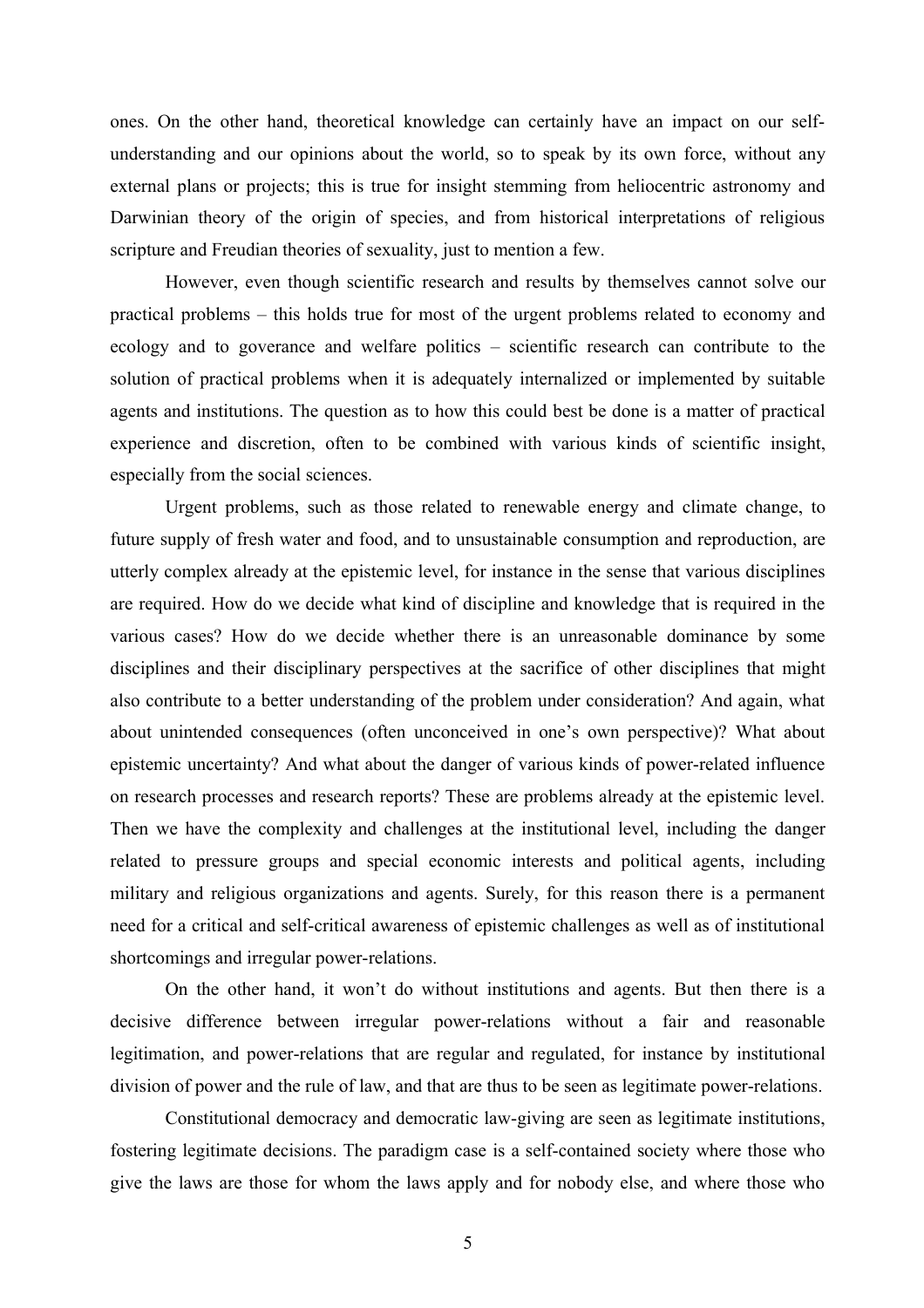give the laws understand what they are doing, including the implications and long-term consequences of what they have decided. This is the principle of popular sovereignty. Laws and other major decisions are legitimate when they would have been agreed upon by all those concerned. This is a legitimation bottom up, not top down, be it by a sovereign king or by divine command (the latter becomes problematic when there are more than one confession, as we shall see below).

However, in this paradigm case for democratic decisions and law-giving there is an inherent problem when faced with persistent minority constellation. This problem cannot be solved by democratic majority vote. At this point, there is a need for an egalitarian political culture characterized by moderate socio-economic differences and a basic solidarity and mutual trust. Moreover, without a basic trust in procedures and persons, those who loose an election could be reluctant to leave office. Hence, trust is crucial for a democratic rule; but trust is something that has to be experienced and internalized by those concerned; it cannot be brought in from the outside, nor can it be installed merely by a decision.

However, in modern democratic societies this paradigm case for the legitimation of democratic decisions and democratic legislation has become more or less obsolete, for three reasons: (i) Space. In a modern globalized world decisions made in one country tend to have consequences and implications of citizens in other countries. For instance, think of decisions made in the US and of their implications for other countries and their citizens. (ii) Time. Due to modern science and technology, and modern institutions, quite a few of the decisions made by our generation have extensive implications and consequences for future generations. (iii) Insight. In modern society, based in sciences and technology, most citizens have an insufficient insight in the consequences and implications, for future generations, of the various projects and arrangements that have been brought forward by agents and institutions in our generation. In short, for these three reasons, there is a major discrepancy between the paradigm case of legitimate democratic decisions and many of the decisions that we are making.

What could possibly be done? Just to put a label on the dilemmas: (i) The first dilemma, that of space, is primarily an institutional challenge, which soon becomes a political and normative issue. What kind of political borders are feasible and also desirable? (ii) Also the second dilemma, that of time, is at the outset an institutional challenge, which soon becomes a political and normative issue. Our western democracies, based on frequent elections, have the great advantage of opening for a rejection of an unpopular government by the voting majority; but it works in a short-term perspective, without an institutional safeguard for the voices of future generations. The same is true of western capitalism, with a short-term perspective for the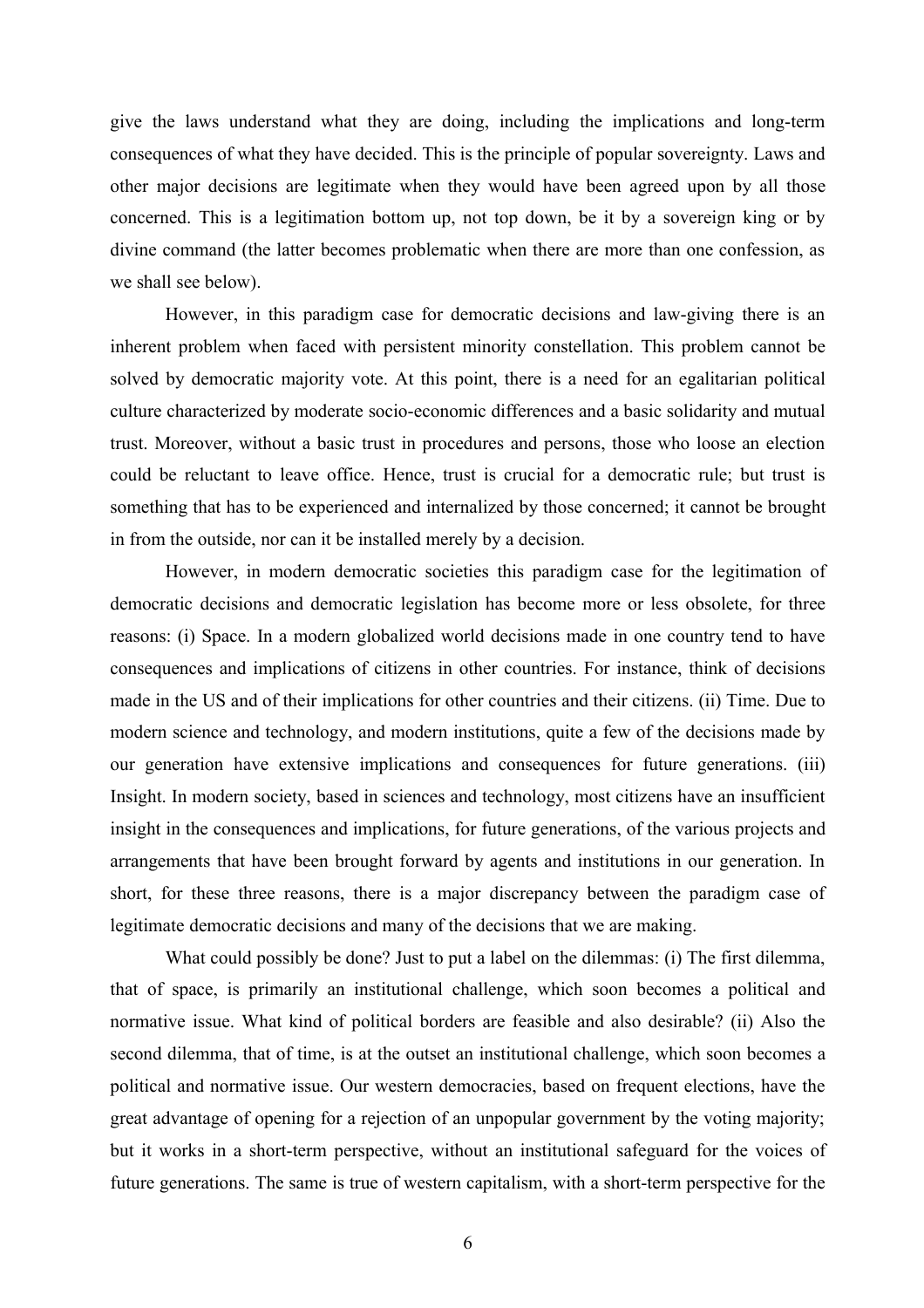economic profit of invested capital. In fact, in a geopolitical perspective, only China seems to have political institutions with a basic concern for the assumed needs of future generations, such as food and renewable energy – not for idealistic reasons, but of self-interest, since the Chinese regime seems to presume that it shall remain in power for another 20 or 50 years, and then it needs to take action now in order to counteract social unrest in the future. (iii) The third dilemma, that of adequate insight, is both an institutional and an epistemic challenge. For one thing, it is worthwhile recalling that modern democratic societies have extended and mandatory education for all citizens (in our countries, formally for 10 years). Historically, in our country, the legitimation of a mandatory and common education for all citizens was political, that is, to foster an egalitarian political culture, suitable for a parliamentary democracy. But today, in modern societies, this challenge has become even more acute. A short story may illustrate the point:

It is said that at the time of the attack on the Twin Tower in New York on 9/11 a journalist heard the following utterances by two US-citizens watching the whole thing: "This is like Pearl Harbor", the first said. "What's that?" the second person asked. "That was when the Vietnamese attacked us and the Vietnam War started", was the reply. The point of the story is this: These were citizens with the right and responsibility of voting for the US president, a mighty agent with the power to make decisions with deep and long-term implications for many people, at home and abroad. Hence, as a citizen of a democratic society – with the right to vote and speak out, with the right to organize and demonstrate – one does have some coresponsibility for what is going on, certainly always according to one's own position and capabilities, and certainly only a minor part, but still, as a citizen of a democratic society one does have some co-responsibility for what is going to happen. This point has a crucial implication: an unnecessary lack of insight in major challenges of our time is to be blamed, both for the individual (all depending on personal resources and positions) and for society at large. The latter means that political and social agents have an obligation to further a good common education and foster an enlightened public space. The former means that each citizen (again according to personal resources) has an obligation to be reasonably updated on major issues. The liberal ideal of a total individual freedom 'for anything legal' (as stated in 'personal ads'), is outdated in modern democratic risk-societies with some degree of shared coresponsibility. This means, bluntly stated, that each citizen in a modern democratic society has a basic obligation to improve one's one status as an enlightened and autonomous person (in the Kantian sense of *Mündigkeit*). A concern for various kinds of scientific insight, and for a selfcritical and argumentative approach, are thus included.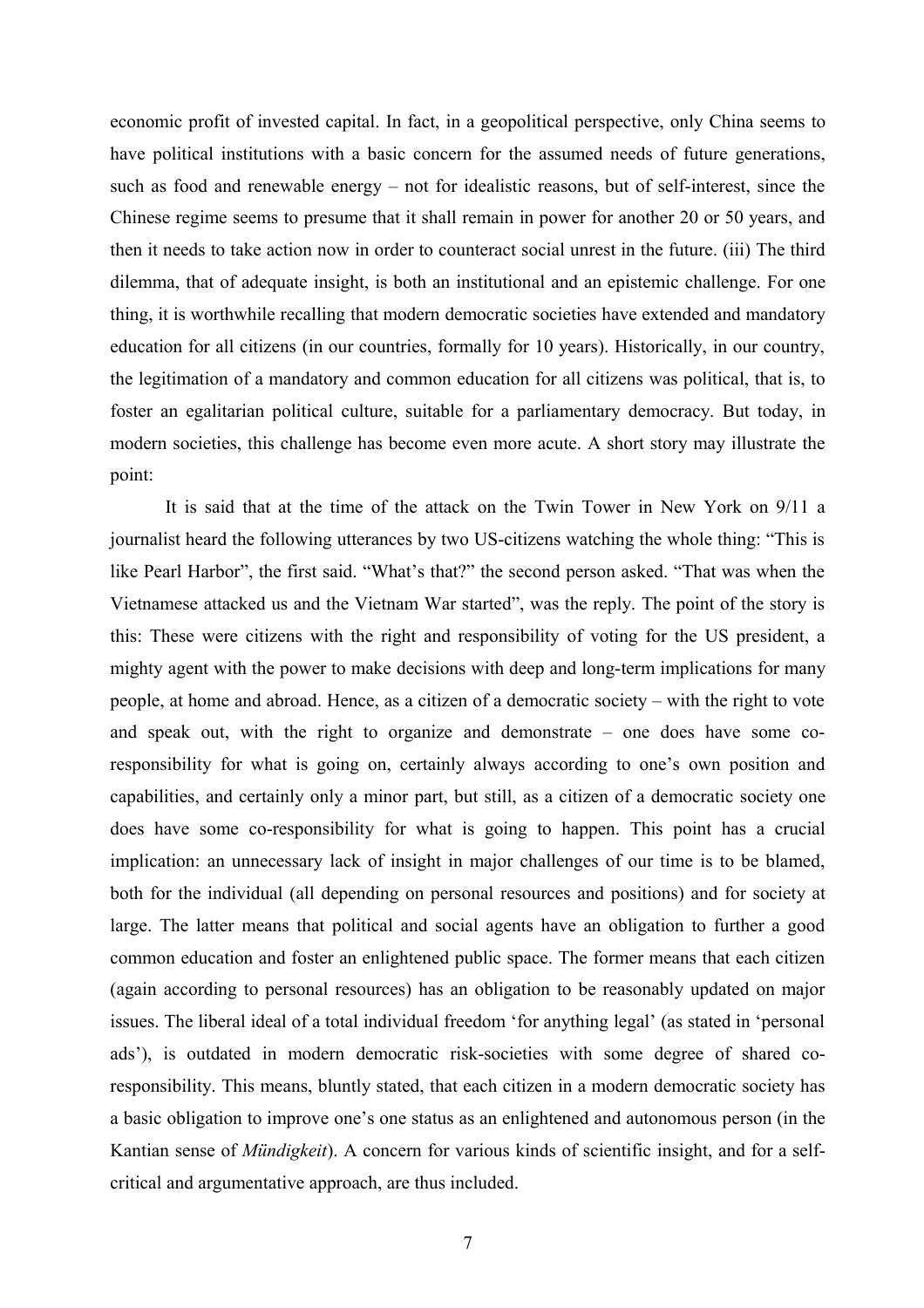Now, back to the initial question: are the sciences supposed to 'solve our fundamental problems'? As a response, I restrict myself to two short remarks:

(i) Some of the main problems in modern societies are themselves co-determined by the sciences and science-based projects and technologies and science-related institutions – though often, that has to be added, by one-sided usage and implementation, for instance to the extent that scientifically one-sided technological and economical projects are given the upper hand, politically and institutionally. Insofar, various sciences are parts of the problem.

(ii) But since there is hardly any way back to a premodern prescientific world, we are at the same time obliged to look at the various sciences for reasonable contributions that could be helpful in coping with the main problems in modern societies. This goes for our understanding of the actual situation and for our political discretion, but also for institutional and technological arrangements that seem to be beneficial for some of our main problems. Insofar, a critical approach to various sciences represents a part of a reasonable response (not to use the ambition term 'solution').

Two more remarks, recalling some major challenges for university research and education in this respect: In modern mass universities the uniform institutional structure and market-related financial foundation (e.g. the Bologna reforms) counteract both the internal and the interdisciplinary 'criticism of the sciences' (*Wissenschaftskritik*), at the same time as many research projects, partly due to these institutional and financial structures, tend to be rather trivial (as in many empirical disciplines) or to disregard the self-referential epistemic challenges in their own projects (as in many interpretive disciplines, thus fostering what in a technical term is called 'bullshit', cf Harry Frankfurt).

So this is my forth point: For various reasons the sciences themselves cannot 'solve our fundamental problems'. To some extent, they are part of the problem. However, when taken critically and self-critically, in awareness of their inherent differences and challenges, and also in awareness of their common ethos in terms of informed and open discussion seeking better arguments and views, the sciences could definitely be seen as important elements in our complex and fallible dealings with the various urgent problems of our time.

Then, what about religion and science, in modern societies? By researchers in the descriptive field of 'religion studies' (*religionsvitskap*), different from theology and from the philosophy of religion, the term 'religion' is conceived in different ways, as rituals and institutions, as tradition and culture, as belief systems and attitudes. However, we recall that also theology and philosophy are 'sciences' in the sense of *Wissenschaften*, that is, as interpretive and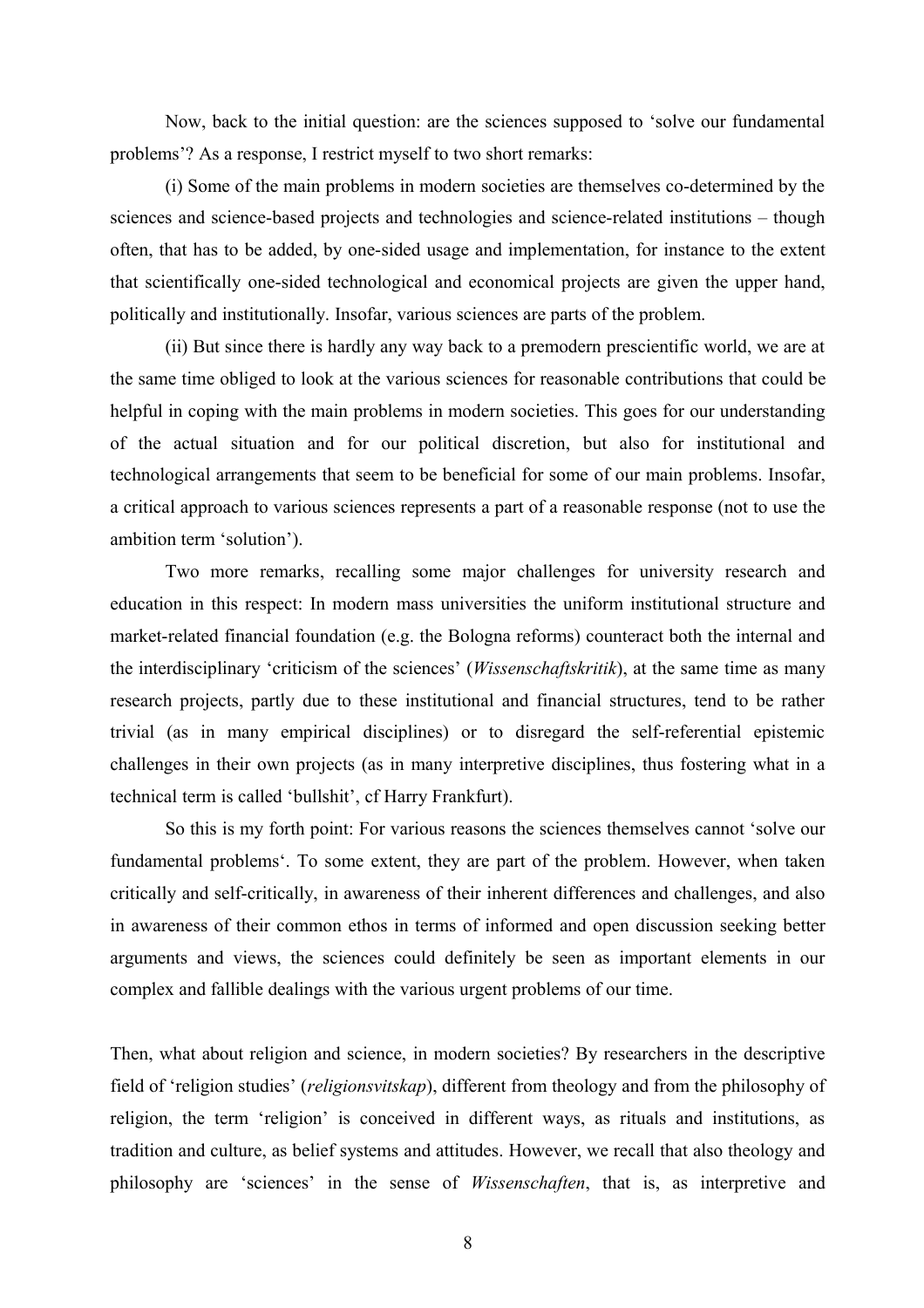argumentative activities, with epistemic validity-claims. We may start with a general observation:

## *(V) Plurality of religions: a need for clarifying definitions and convincing justifications*

In our times there is a pluralism of religions, such as different and often opposite versions of each of the three monotheistic religions, Judaism, Christianity, and Islam, or New Age, Satanism, and witchcraft, old and new, and also other world religions, such as Taoism, Hinduism, and Buddhism, and different forms of religious practices with or without a belief in God or theological theses. For instance, one God, or many, or none? Is God radically separated from the world and humankind, or are there transitions between God and human beings, and between God and the world? Is God benevolent, or evil, or both? Given this pluralism: when we talk about religion, who has then the right to decide, for others, what falls inside or outside?

This is a semantic point with extensive practical implications, both legally and politically: This open-ended, indeterminate pluralism implies that an appeal for general religious rights (of a legal or economic nature) has no longer a clear and definite meaning. This holds true also for what is said about 'religion' in legal texts, such as the UN declaration of human rights. Due to this indeterminate pluralism of 'religion', the term has to be defined, and if religion is said to deserve respect and legal rights, that has to be justified in each case, with convincing arguments. In other words, if there are special reasons why a certain religion deserves special respect and support, this has to be shown in each case by arguments that are universally understandable and convincing, that is, by universally valid arguments. In short, due to this semantic pluralism, the reference to something as 'religion' is in itself no reason for special respect or concern.

This is my first point: In our societies, there is a plurality of religions, of very different kinds. Hence, there is no reason for respect or support simply because something is taken to be a 'religion'. To deserve a special respect and legal support there has to be a clarifying definition and a commonly convincing justification in favour of that special kind of religion.

#### *(VI) In the New Age: a close relationship between monotheism and science*

'Religion and science' – it goes without saying that it all depends on how the terms are conceived. We have already commented on the term 'science', and in the paragraph above we have pointed at the pluralism of 'religions'. Now, to get started let us focus on some main points in the interplay between science and religion in western history.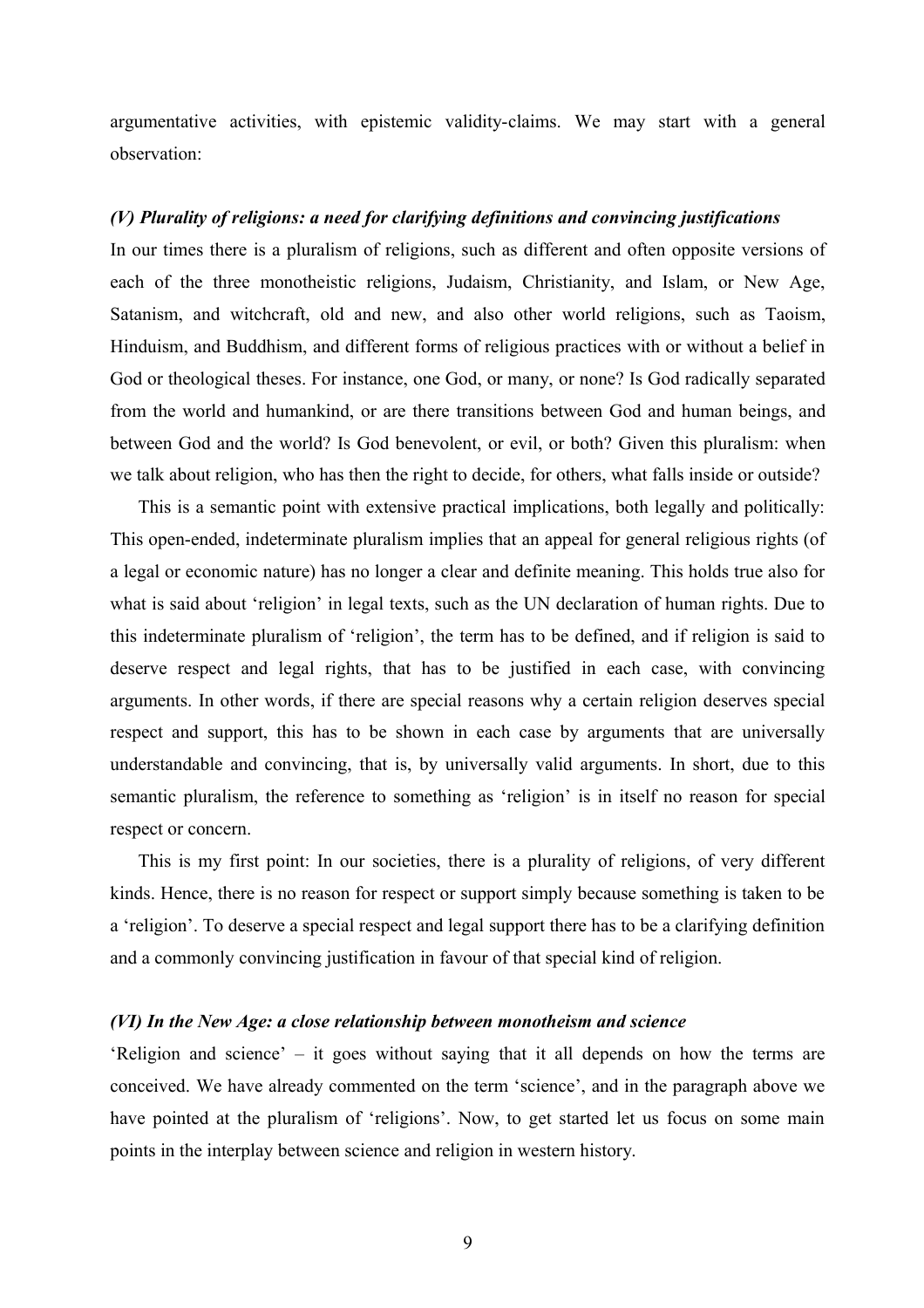(i) During the medieval ages in Western Europe there was a close relationship between theology and philosophy (in many ways the main sciences at the time), and surely there was an intimate relationship between theology and religion, be it Jewish, Christian, or Islamic. In Platonic (Neoplatonic) and Aristotelian philosophy, there were major theological elements, both in ontology and epistemology and in moral and political theory.

(ii) From late medieval ages into the new age, up to the eighteenth century, there was similarly a close relationship between monotheistic theology and religion on the one hand and the emerging new natural sciences on the other (cf Shapin). In this connection there were two underlying images: (a) The narrative of the Two Books: There was The Holy Scriptures, written by God and to be interpreted by the theologians, and the Book of Nature, written by God in mathematical symbols, to be discovered and reformulated, in a mathematical language, by the natural scientists. (b) The narrative of God as Mechanical Mastermind: The universe, as gigantic mechanical clockwork, has God as its mechanical mastermind, and by their experimental work, it is up to the natural scientists to discover the underlying laws of nature and formulate them in a mathematical language.

This, for sure, went against some main ideas in the Aristotelian philosophy of nature, and thus it went counter to those theologians who insisted on its ontological primacy. The trial against Galileo in 1633 is the paradigmatic case of this controversy. However, generally speaking, the new natural scientists in Western Europe worked on the background of religious images. Atheism was largely a French invention by the end of the eighteenth century! Even a critical enlightenment philosopher like Voltaire was a deist.

This is my second point, on religion and sciences: At the outset, in the new age, there was a close and positive relationship between religion and science, not least among the new natural scientists.

## *(VII) The inherent urge for a critique of religion*

Above we referred to the need for a self-critical critique of the sciences (*Wissenschaftskritik*). Then theology and philosophy are included. However, there is also a need for an informed and self-critical critique of religion (as we already indicated above). But there are different (partly overlapping) kinds of critique of religion, in short:

Moral-based criticism of religion tries to show that certain forms of religion are morally problematic or rejectable. Targeted are utterances and demands found to religious scriptures or doctrines, but also acts and attitudes ascribed to religious persons and institutions.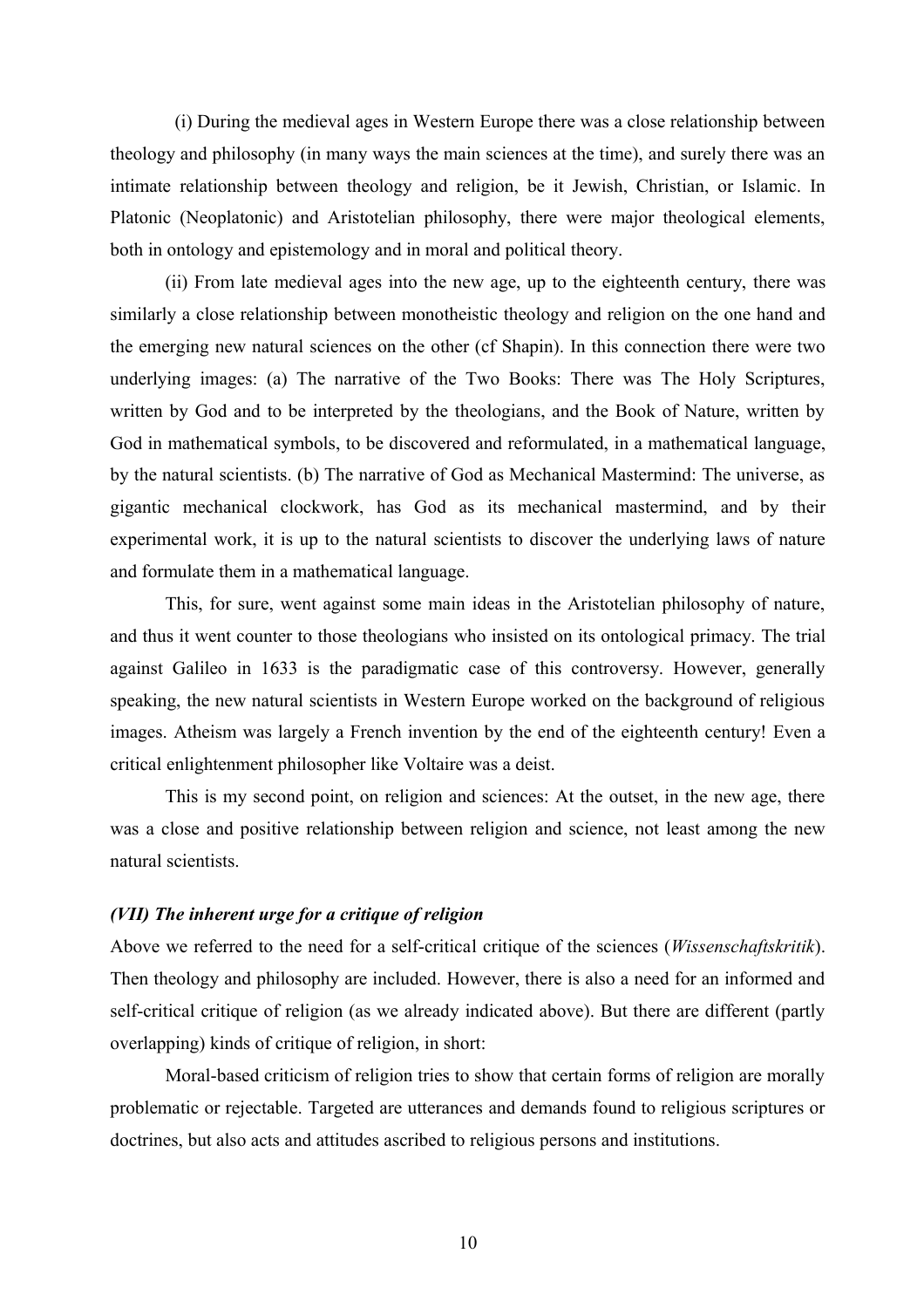External criticism of religion tries to show that certain forms of religion are merely epiphenomena, expressions of underlying psychological and social circumstances.

Internal criticism of religion tries to take literally some of the utterances in certain forms of religion and thereby raise an intellectual criticism of the level of precision and of the truthclaims in that which is said or presupposed.

The role of the various sciences, for the critique of religion, could be summarized in this way: (i) External, causal explanation: referring to social causes, as e.g. in Marx – religion as opium for the people, and thus as false consciousness – or psychological and psychiatric causes, as in Freud – religion as psychological displacement. But then there are also sociological pro-arguments in favour of religion, as in Durkheim, seeing religion as important for social cohesion. (ii) Historical positivism: the secularization thesis, e.g. in Comte – who saw history as a development by different stages: the religious, metaphysical, and scientific stage. But then there are counterarguments, e.g. in late Habermas, who rejects the secularization thesis and emphasizes religion as a resource of insight and values needed in modern societies (Habermas 2005). (iii) Natural scientific knowledge: the origin of the universe (palaeontology), the structure and scope of the universe (Kepler, Galileo, modern astronomy), natural scientific explanations (Newton, God as 'watchmaker', without miracles and magic), the origin of species (Darwin) on the background of dramatic cosmological events (geo-history). Each one of these challenges demands a theological response. However, when taken together these cases of natural scientific knowledge strongly indicate that the universe is no safe and friendly place. (iv) Logical positivism: theory of knowledge, focusing on the question as to which utterances can be seen as cognitively meaningful, and gives the following answer: only well-formed, empirically verifiable propositions are cognitively meaningful (Alfred Ayer and the Vienna School).

In short, in talking about the relationship between religion and science, these wellknown critical arguments should be mentioned. However, being well-known in modern societies these are the kinds of arguments that have been seriously considered by contemporary theologians and for this reason modern university-based theology has been intellectually modernized. Here again there were long learning-processes. We may briefly recall some major points:

The new natural sciences, experimental and mathematically formulated as in Newtonian mechanics, were gradually interrelated with technological developments and thereby related to economy, and also to the State, for instance for the development of infrastructure and military technology. By the structure of their causally explaining methods, these sciences delivered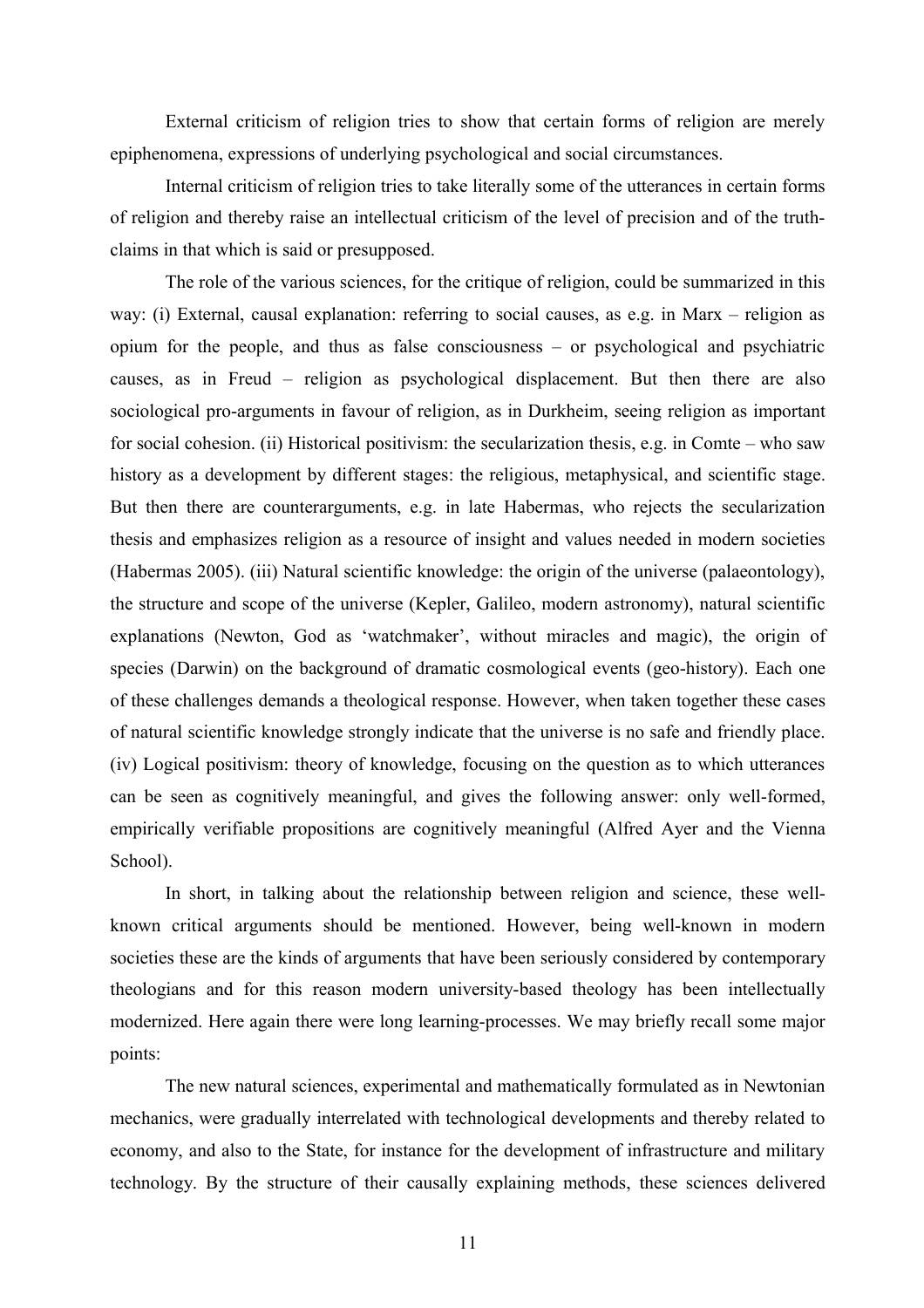explanations, predictions, and technical maxims (Hempel, 1949). Hence, by these new sciences we could obtain better control of natural events. However, in the same period, with new States and a new religious pluralism by divisions between Catholics and Protestant denominations of various kinds, there was also a renewed concern for interpreting disciplines: the interpretation of legal texts in jurisprudence and the interpretation of religious texts in theology. For, a text does not interpret itself; it has to be interpreted by somebody. Moreover, there are often different interpretations of the same text. Hence, we are faced with the question: Why is my interpretation better than the other interpretations? For a serious answer to this question, one has to give reasons as to why one interpretation is more reliable than another. Moreover, different religious have different Holy Scriptures, and hence we are faced with the question: Why are my texts the right ones, and not those of the others? In short, there is an inherent urge, within the religions based on Holy Scriptures, to move from interpretation toward rational argumentation. This reminds us of Enlightenment, as in Kant's famous definition: *sapere aude!* Have the courage to use your own reason, in a self-critical discussion with other people! Moreover, in Kant the term 'critique' does not mean a negative denial (cf his 'critique' of pure and practical reason), but a serious test. Hence, modern societies are science-based, not only by the new natural sciences, but also by renewed interpretive disciplines and self-critical argumentation. However, this has not been recognized by everybody. For instance, Sayyid Qutb (cf his book *Milestones*) was in favour of natural sciences, and certainly of his own religious convictions, but he disliked humanities and social sciences. The same is true of people like Ahmadinejad, engineer and religious fundamentalist, and also of influential groups in the United States who conceive of freedom of religion as a freedom from criticism, not as a freedom to criticize. These people embrace the modern sciences from Galileo and Newton, but not the Enlightenment tradition from Voltaire and Kant.

This is now my third point: For the three monotheistic religions, there is an inherent urge for a critique of religion. However, due to the critical interplay between the various sciences and religion, modern university-based theology in the western world has largely been intellectually modernized.

## *(VIII) Modernization of consciousness*

But is not religion (whatever it means) beyond the scope of rationality, either because it is deeply personal or because it can only be understood in an internal perspective, that is, by the believers themselves, or maybe by their spokespersons, such as rabbis, priests or imams? There is something to be said in favour of such objections. On the other hand, when it comes to the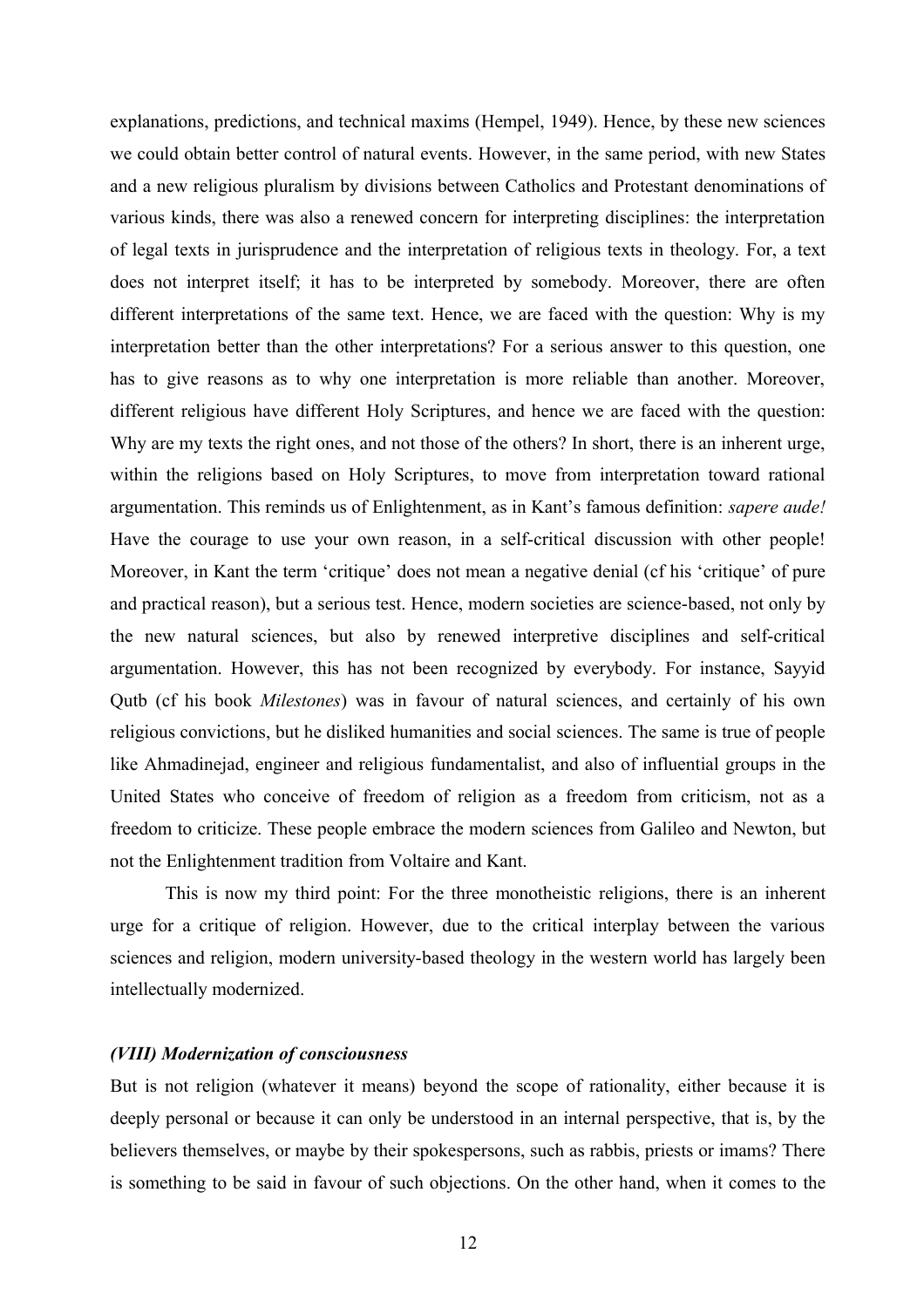three monotheistic religions – Judaism, Christianity, and Islam – they do raise universal validity-claims, each one of them, about their Holy Scriptures and about the one and only God. Structurally, on these decisive points, the three monotheistic religions are faced with the same kind of challenges; and consequently, due to these universal validity-claims, they are inherently open for enlightenment and rational criticism:

(i) Based on Holy Scriptures: In a modern pluralistic society, we are faced with the fact that there are other interpretations of 'my' Holy Scriptures. Hence the question: why are my interpretations the right ones? And we have to realize that there are other persons who have other Holy Scriptures. Hence the question: why are my texts the right ones? To answer these questions, reflexivity and reasoning are needed. Self-critical interpretations and reasonable argumentations are required.

(ii) Monotheism, belief in one God (Jahvé, Allah): For all three monotheistic religions there is only one God (mono-theism), who is at the same time the creator (and supporter) of the world, the lawgiver, the judge, and the executor. Given that God is almighty, benevolent, and omniscient – he is all good, he knows everything, and he can do whatever it is – then, when faced with major tragedies and disasters (such as the earthquake in Lisbon in 1755) we do have a major problem, head on: How could God allow this to happen? In theological terms, how can we cope with "the problem of evil"? On this major problem in the three monotheistic religions, there are ongoing discussions, from the Book of Hiob in the Old Testament up to Leibniz and his theodicy in the  $18<sup>th</sup>$  century, and further on in our time. How should we theologically understand and explain major disasters – earthquakes, tsunamis, sudden ice ages or exploding calderas? Where was the voice of Jahvé in Auschwitz? Arguments from free will, or from unavoidable interdependence of good and evil, do not cope satisfactorily with such major disasters and tragedies that do not appear as necessary (neither empirically nor logically), and that cannot be understood as divine punishment of sinful acts committed by the victims.

Moreover, at this point there is even a paradoxical danger of "involuntary blasphemy", among uneducated and fundamentalist believers, who regard themselves as true defenders of the right faith: When God (Jahvé, Allah) by these people is conceived of as the sovereign creator who has given us strict laws and rules of behavior, and who at the same time operates as a severe judge and executor, sending condemned sinners to hell for eternity, then the 'problem of evil' reappears as a question as to whether God, conceived of as such a brutal master, in reality acts like a Satan. Thus, their conception of mono-theism looks like a mono-satanism – and that, for sure, must be seen as blasphemy, even if it is not recognized as such by those who think in these terms. In short, in these cases we have involuntary blasphemy, but blasphemy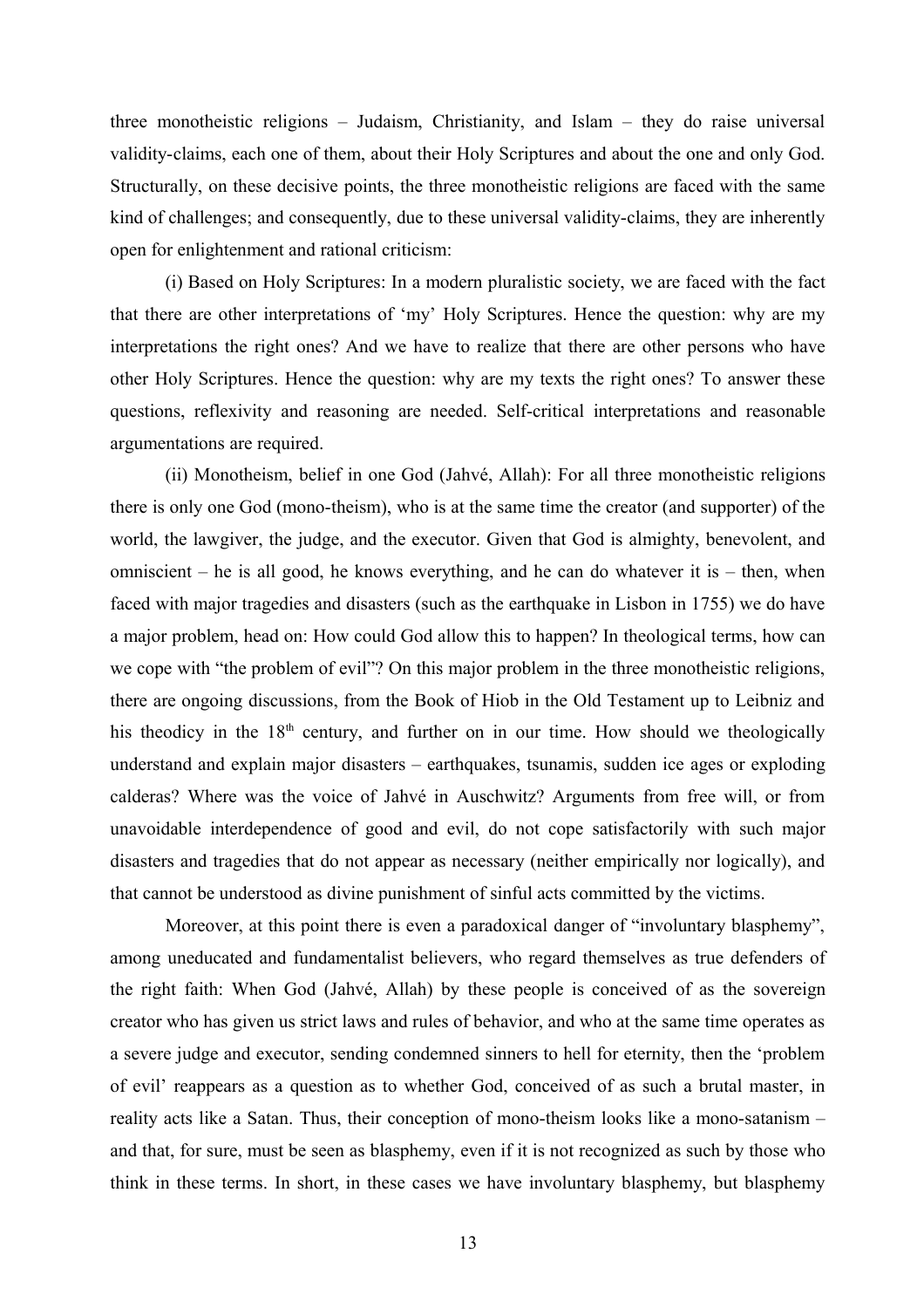nevertheless. Moreover, the same holds true for uneducated believers who think that in our dangerous and precarious world, where a huge number of people are starving and are without shelter, the supposedly merciful God is seriously and predominantly interested in what we eat and how we dress – no milk and meat, no pork, and no silk shirt for men! – which in reality means that God has no sense for proportions and thus He appears as a ridiculous figure – a blasphemous view, again a case of involuntary blasphemy.

In short, the three monotheistic religions are similar on these two essential levels: (i) interpretations of sacred texts, and (ii) the belief in one God/Jahvé/Allah as creator, legislator, and judge, and hence, they are faced with similar challenges, such as the problem of evil.

Then there are differences between (and within) these religions. For instance, they are dissimilar due to different historical conditions, e.g. as to whether they operated inside or outside the realm of political and military power, or as to how they were interrelated to the institutional and epistemic developments that were parts of early modernization processes. But for all three: today they are faced with the same basic needs for epistemic and institutional adaptation to the positive and necessary demands for an enlightened modernity, in short, for a "modernization of consciousness" (Habermas 2005):

(a) A recognition of various kinds of insight and knowledge that are established by sciences and scholarly disciplines, though critically conceived, but still as the best we have. Religious teaching and practices should be adapted accordingly.

(b) A self-critical reflection on, and recognition of, the plurality of religions and other "comprehensive doctrines" (Rawls 1993). Religious teaching and practices should be adapted accordingly.

(c) An institutional differentiation between the legal system and religion. Reasons given for common coercive laws should be universally understandable and the procedures should be universally acceptable.

These three points are in principle demands for everybody, though in each case dependent on personal background and resources. They are, first and foremost, general demands for political and religious leaders. However, when these demands for a "modernization of consciousness" are not coped with appropriately, then we do not live up to main preconditions for modern societies, with their variety of sciences and scholarly disciplines and their institutional differentiations, and with their pluralism.

Above we focused on the need for a self-critical critique of the sciences and now we have focused on a need for a self-critical critique of religion, in its interplay with the sciences in modern societies. It is worthwhile to recall that critique in this connection does not mean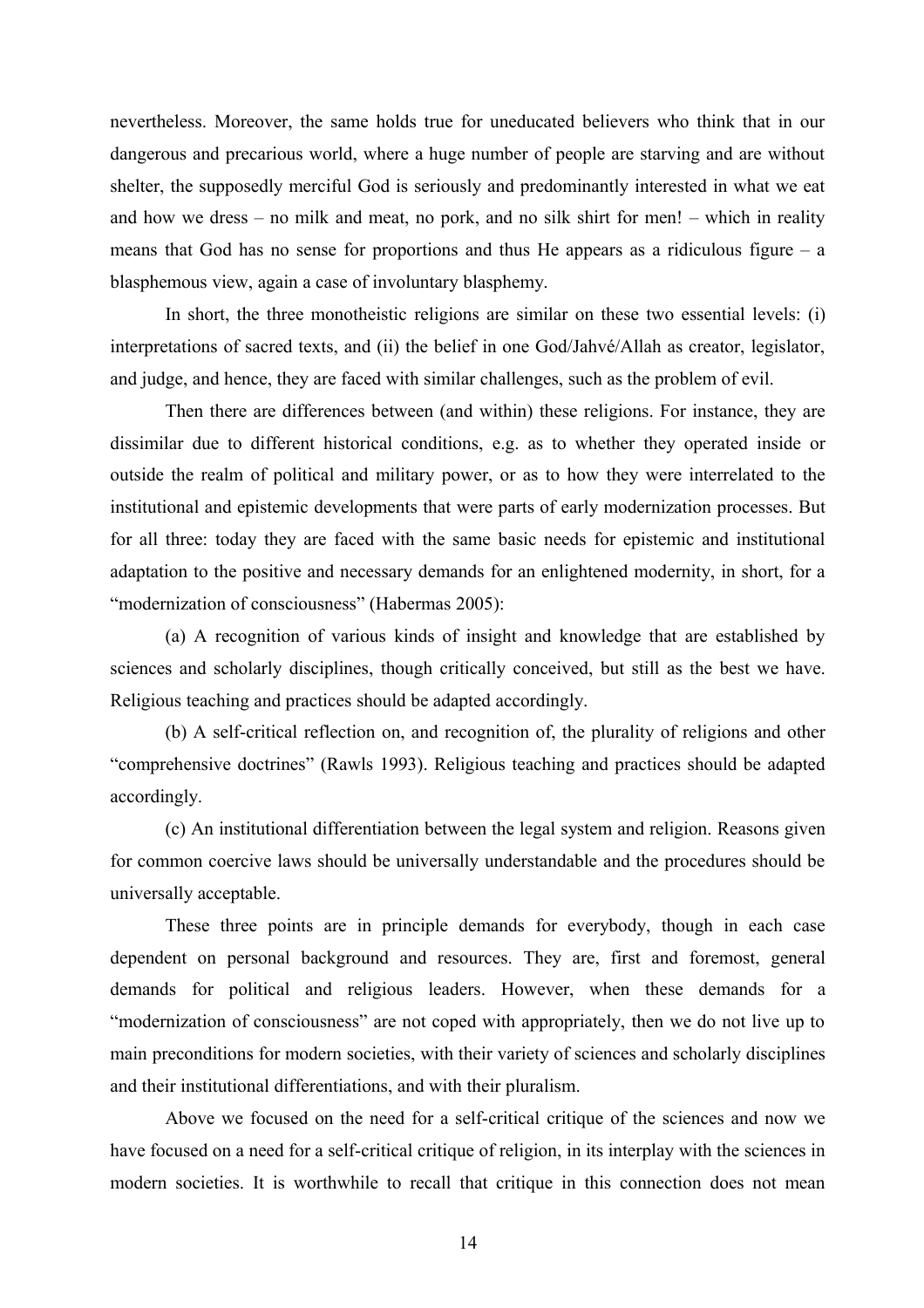rejection. The term should be taken in its Kantian sense: critique as a purifying process, as in the Kantian 'critique of pure reason' and 'critique of practical reason'. The point of the critique in this sense is not a negative act of rejection, but a constructive act of improvement.

As my forth point I would therefore rearticulate my main message on science and religion: 'Religion' is no more a precise term and it is no more self-evident that 'religion' should be respected and legally supported. A normative justification is needed in each case. In short, religion is part of the modern world, though not without a critical interplay with the various sciences, which implies both a self-critical critique of the sciences and a self-critical and purifying critique religion, the latter characterized by a 'modernization of consciousness'. In this sense, the sciences can at least help us in solving problems concerning scientific selfunderstanding and our understanding of religion in a modern world. These are my concluding remarks on the relationship of science and religion.

#### *Bibliography*

Brunvoll, A. et al. 2009. *Religion og kultur. Ein fleirfagleg samtale*. Oslo: Universitetsforlaget.

Frankfurt, H. 2005. *On Bullshit*. Princeton N.J.: Princeton University Press.

Habermas, J. 1985. *Die Neue Unübersichtlichkeit*. Frankfurt a.M.: Suhrkamp. - 2005. *Zwischen Naturalismus und Religion*. Frankfurt a.M.: Suhrkamp.

Hempel, C. G. 1949. "The Function of General Law in History". In *Readings in Philosophical Analysis*, eds. H. Feigl and W. Sellars. New York: Appleton-Century-Crafts: 459-71.

Kant, I. (1781 A, 1787 B) 1962. *Kritik der reinen Vernunft*. Hamburg: Meiner Verlag.

Kuhn, Th. 1962. *The Structure of Scientific Revolutions*. London/Chicago: University of Chicago Press.

Merton, R. 1949. *Social Theory and Social Structure*. New York: Free Press.

Mill, J. S. (1859) 2010. *On liberty*. London: Penguin.

NAVF (1976). *Vitenskapsteoretiske fag: rapport fra en konferanse om de vitenskapsteoretiske fags stilling i Norge, arrangert av Rådet for humanistisk forkning ved Norges allmennvitenskapelige forskningsråd, 29.-30. april 1975*. Oslo: NAVF.

Qutb, S. (1964) 1998. *Milestones*. New Dehli: Islamic Book Service.

Popper, K. 1963. *Conjectures and Refutations*. London: Routledge.

Rawls, J. 1993. *Political Liberalism*. New York: Columbia University Press.

Rorty, R. 1989. *Contingency, Irony, and Solidarity*. Cambridge: Cambridge University Press.

Shapin, S. 1996. *The Scientific Revolution*. Chicago: University of Chicago Press.